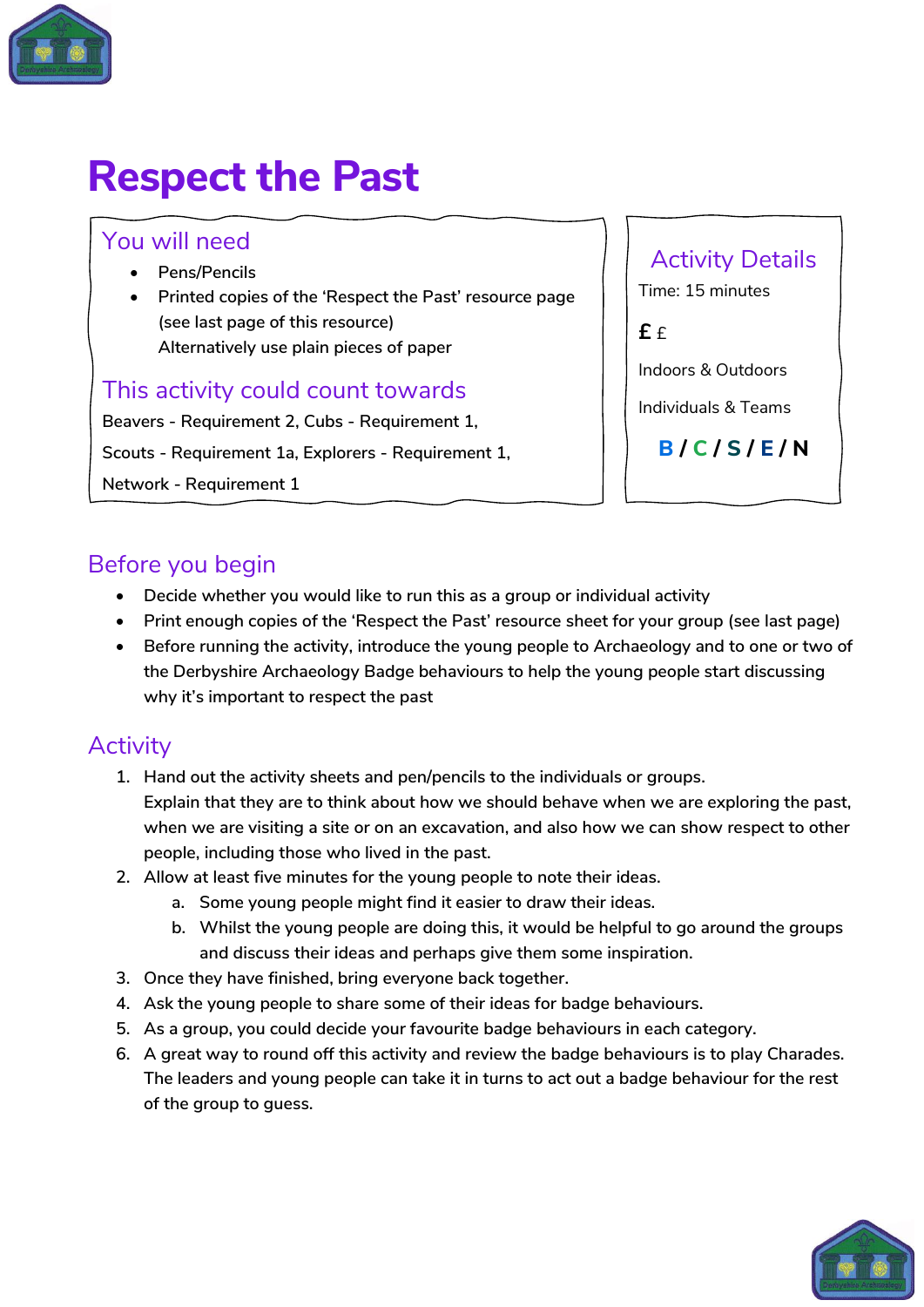

#### Reflection

**The past may seem far away to a lot of people, but it still matters. This is especially true for heritage and cultures that people still interact with today.**

**It is important when we carry out archaeological adventures and activities to be aware of this and think about how we should act around the past.**

**The young people could ask other people, both young and old, why they respect the past.**

#### Change the level of challenge

**If young people are struggling, maybe group them together so they can share their ideas and bring their thoughts together. If they can't come up with their own ideas, you could offer a list of badge behaviours and ask the young people to choose the six they think are most important, then discuss why they chose them.** 

**You could increase the level of the challenge by asking for more badge behaviours. To go further you could ask the young people reasons why we should stick to these badge behaviours.**

#### Make it accessible

**If anyone struggles with fine motor skills or writing, another young person or adult could fill in the activity sheet. For some young people, doing this activity as a group would be most appropriate.**

**Instead, the three reasons could be discussed as a group and you could go straight to step 5.**

#### Youth Shaped Guidance

**Let the young people come up with their own badge behaviours. It doesn't matter if they do not think of the same behaviours that we have listed, so let them explore their ideas and then discuss among themselves what their top six would be.** 

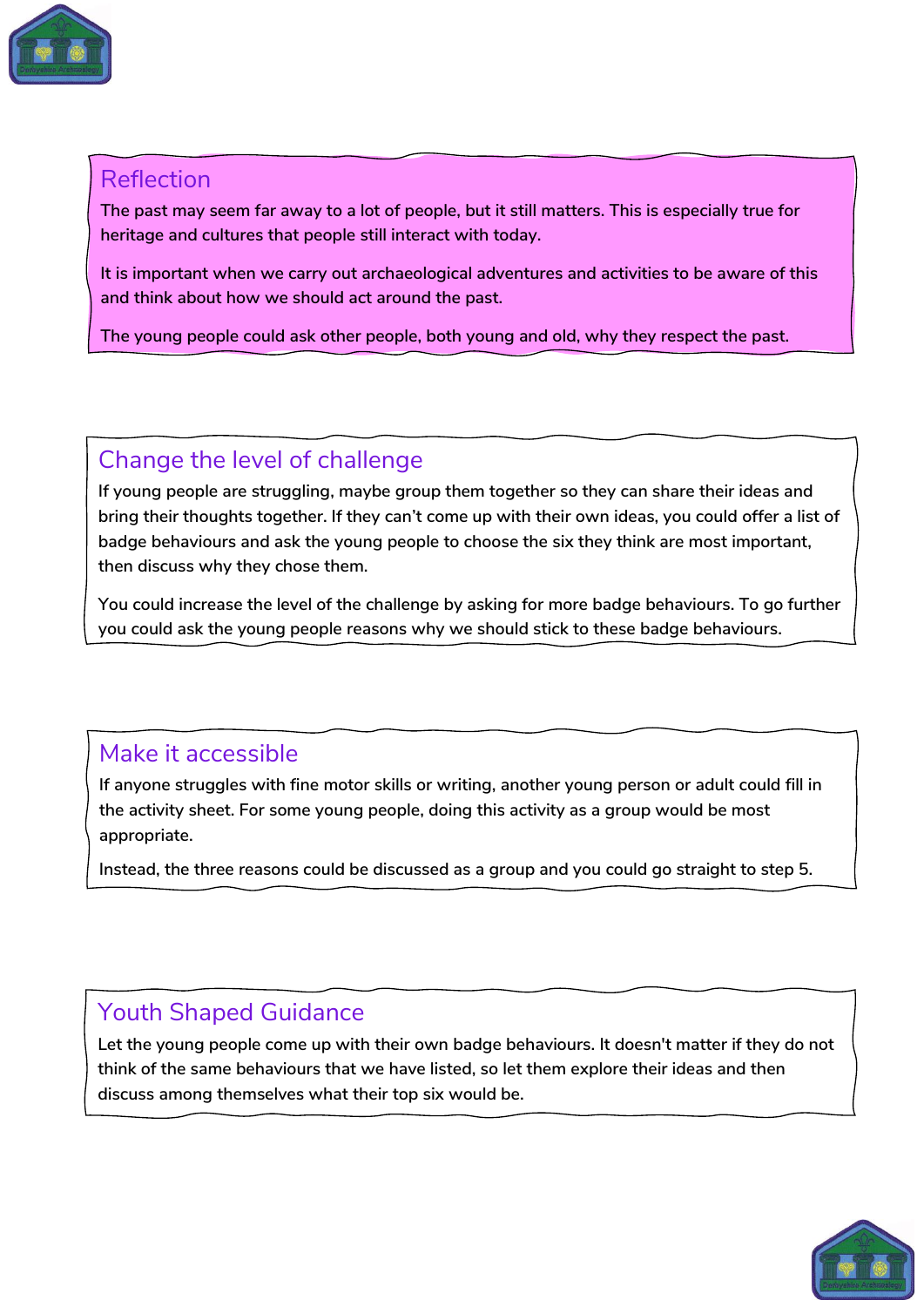



# **Respect the Past**



Try to come up with two badge behaviours for each activity:

### **Out and About**

| T  | and the company of the company of the company of | and the company of the company of | the contract of the contract of the |  |
|----|--------------------------------------------------|-----------------------------------|-------------------------------------|--|
|    |                                                  |                                   |                                     |  |
|    |                                                  |                                   |                                     |  |
|    |                                                  |                                   |                                     |  |
| 2. |                                                  |                                   |                                     |  |

### **Excavations**

| $\blacktriangleleft$ |  |       |                                              |                                                                                                                |                                                  |
|----------------------|--|-------|----------------------------------------------|----------------------------------------------------------------------------------------------------------------|--------------------------------------------------|
| ر کے                 |  | _____ | the control of the control of the control of | and the state of the state of the state of the state of the state of the state of the state of the state of th | the control of the control of the control of the |

| $\sqrt{2}$<br>$\mathcal{L}_{1}$ |  |  |  |  |  |                                              |
|---------------------------------|--|--|--|--|--|----------------------------------------------|
|                                 |  |  |  |  |  | the control of the control of the control of |

### **Thinking of Others**